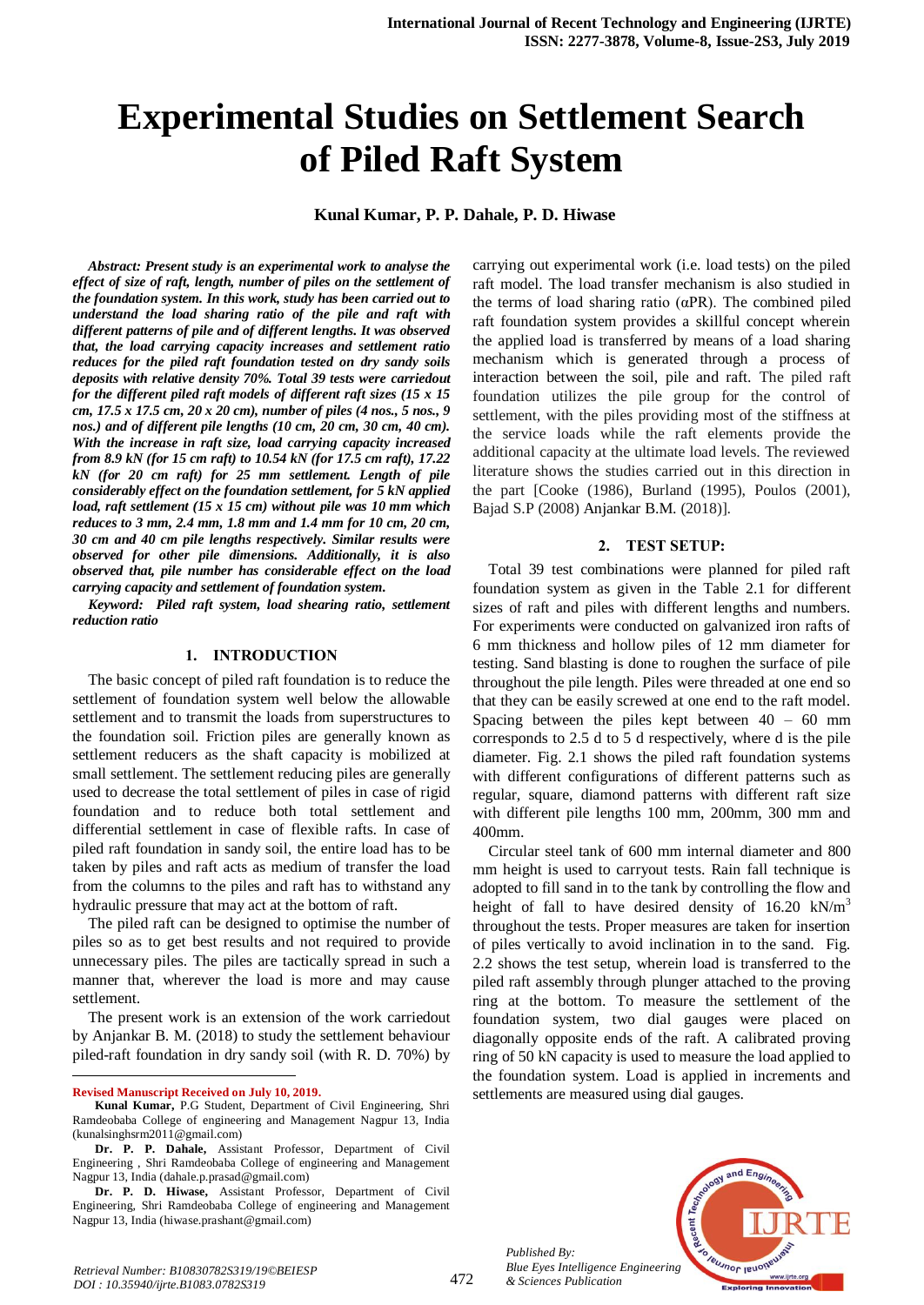## **EXPERIMENTAL STUDIES ON SETTLEMENT SEARCH OF PILED RAFT SYSTEM**



ALL DIMENSION ARE IN MM<br>PLAN NOT TO SCALE

#### **Fig 2.1: Configurations of piled raft model.**

**Table 2.1 Test Configuration and observation**

| <b>Tes</b><br>t<br>No. | * ^"                                    | $\sim$ umig<br><b>Nos</b><br>. of<br><b>Pile</b><br>S | Pile<br>Len<br>-gth | Patt<br>-ern   | uration and observation<br><b>Settle</b><br>-ment<br>(mm) | Ulti-<br>mate<br>load<br>$(in \ kN)$ |
|------------------------|-----------------------------------------|-------------------------------------------------------|---------------------|----------------|-----------------------------------------------------------|--------------------------------------|
|                        |                                         | Raft Size 15 x 15 cm                                  |                     |                |                                                           |                                      |
| $\mathbf{1}$           | C <sub>1</sub>                          |                                                       |                     | Raft           | 25                                                        | 8.9                                  |
| $\overline{c}$         | $\mathsf{C}$                            | $\overline{4}$                                        | 100                 | D1             | 10                                                        | 10.7                                 |
| $\overline{3}$         |                                         | 5                                                     | 100                 | S <sub>1</sub> | 10                                                        | 10.8                                 |
| $\overline{4}$         | $\overline{c}$                          | 9                                                     | 100                 | R1             | 10                                                        | 11.91                                |
| 5                      | $\overline{C}$<br>3                     | $\overline{4}$                                        | 200                 | D2             | 20                                                        | 15.27                                |
| $\overline{6}$         |                                         | 5                                                     | 200                 | S <sub>2</sub> | 20                                                        | 15.38                                |
| 7                      |                                         | $\overline{9}$                                        | 200                 | R <sub>2</sub> | 20                                                        | 17.25                                |
| 8                      | $\mathsf{C}$<br>$\overline{\mathbf{4}}$ | $\overline{4}$                                        | 300                 | D <sub>3</sub> | 30                                                        | 21.77                                |
| $\overline{9}$         |                                         | 5                                                     | 300                 | S <sub>3</sub> | 30                                                        | 22.4                                 |
| 10                     |                                         | $\overline{9}$                                        | 300                 | R <sub>3</sub> | 30                                                        | 24.98                                |
| 11                     | $\mathsf{C}$<br>5                       | $\overline{4}$                                        | 400                 | D <sub>4</sub> | 40                                                        | 25.46                                |
| $\overline{12}$        |                                         | $\overline{5}$                                        | 400                 | S4             | 40                                                        | 26.28                                |
| 13                     |                                         | 9                                                     | 400                 | R <sub>4</sub> | 40                                                        | 27.9                                 |
|                        |                                         | Raft Size 17.5x17.5 cm                                |                     |                |                                                           |                                      |
| 14                     | C6                                      |                                                       |                     | Raft           | 25                                                        | 10.54                                |
| 15                     | C<br>$\overline{7}$                     | $\overline{\mathcal{L}}$                              | 100                 | D <sub>5</sub> | 10                                                        | 13.58                                |
| 16                     |                                         | 5                                                     | 100                 | S <sub>5</sub> | 10                                                        | 13.98                                |
| $\overline{17}$        |                                         | 9                                                     | 100                 | R <sub>5</sub> | 10                                                        | 17.36                                |
| 18                     | $\mathsf{C}$<br>8                       | $\overline{4}$                                        | 200                 | D <sub>6</sub> | 20                                                        | 17.94                                |
| 19                     |                                         | $\overline{5}$                                        | 200                 | S <sub>6</sub> | 20                                                        | 19.54                                |
| 20                     |                                         | 9                                                     | 200                 | R <sub>6</sub> | 20                                                        | 20.2                                 |
| 21                     | $\mathsf{C}$<br>9                       | $\overline{4}$                                        | 300                 | D7             | 30                                                        | 21.43                                |
| 22                     |                                         | 5                                                     | 300                 | S7             | 30                                                        | 24.3                                 |
| 23                     |                                         | 9                                                     | 300                 | R7             | 30                                                        | 24.68                                |
| 24                     | $\mathbf C$<br>10                       | $\overline{4}$                                        | 400                 | D <sub>8</sub> | 40                                                        | 26.86                                |
| 25                     |                                         | 5                                                     | 400                 | S8             | 40                                                        | 28.03                                |
| 26                     |                                         | 9                                                     | 400                 | R <sub>8</sub> | 40                                                        | 29.2                                 |

|    | Raft Size 20 x 20 cm |   |     |                 |    |       |
|----|----------------------|---|-----|-----------------|----|-------|
| 27 | C11                  |   |     | Raft            | 25 | 17.22 |
| 28 | C<br>12              | 4 | 100 | D <sub>9</sub>  | 10 | 14.6  |
| 29 |                      | 5 | 100 | S <sub>9</sub>  | 10 | 15.68 |
| 30 |                      | 9 | 100 | R <sub>9</sub>  | 10 | 18.4  |
| 31 | C<br>13              | 4 | 200 | D10             | 20 | 19.1  |
| 32 |                      | 5 | 200 | S <sub>10</sub> | 20 | 20.2  |
| 33 |                      | 9 | 200 | R10             | 20 | 22.3  |
| 34 | C<br>14              | 4 | 300 | D11             | 30 | 27.25 |
| 35 |                      | 5 | 300 | S <sub>11</sub> | 30 | 28.8  |
| 36 |                      | 9 | 300 | R11             | 30 | 30.54 |
| 37 | C<br>15              | 4 | 400 | D <sub>12</sub> | 40 | 29.4  |
| 38 |                      | 5 | 400 | S <sub>12</sub> | 40 | 30.6  |
| 39 |                      | 9 | 400 | R <sub>12</sub> | 40 | 31.5  |

Note : D-Diamond, S-Star and R- Regular





## **3. TEST RESULTS AND DISCUSSION**

### *3.1. Effect of pile length.*

The pile length is varying as 100 mm, 200 mm, 300mm and 400 mm. It is observed that, as the pile length increases, the settlement decreases and thereby resulting into increase of load carrying capacity.



**Fig. 3.1 Load-settlement curves for different pile lengths** 

t Tech

and Engi

**SO Teusnor IBUONE** 

www.ijrte.org

Recent T *Published By: Blue Eyes Intelligence Engineering & Sciences Publication* 

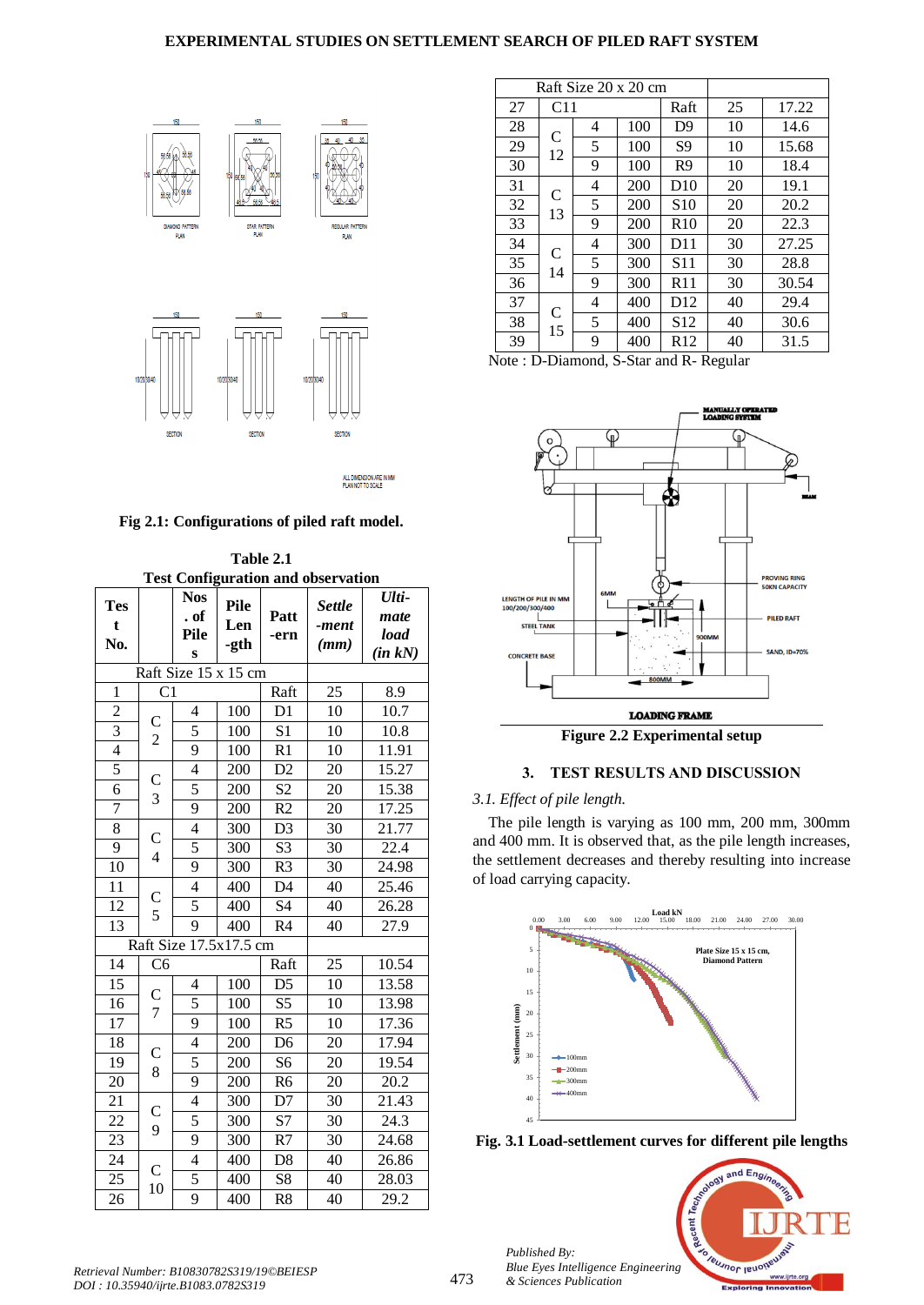#### *3.2. Effect of number of piles on ultimate load capacity*

The ultimate load carrying capacity of the combined foundation system increases with the number of piles. Fig. 4.2 shows the effect of number of piles on ultimate load capacity



**Fig. 3.2 Load-settlement curves for different patterns of same raft size and lengths**

#### *3.3 Effect of plate size*

The plate size is varying as 15x15cm, 17.5cmx17.5cm and 20x20cm. It is observed that, as the plate size increases, the settlement decreases and thereby resulting into increase of load carrying capacity.



**Fig 3.3 . Load Settlement Curve for different size of plate** 

#### *3.4. Effect of number of piles on settlement reduction ratio*

It is observed from the graph 6 that, as the length of pile increases settlement reduction ratio also increases. Also, with increase in the number of piles in piled raft foundation system, overall increase in the settlement reduction ratio is seen.



**Fig 3.4 :Settlement reduction ratio for different combinations and length of pile**

*3.5. Effect of number of piles on load sharing*



**Fig 3.5: Load sharing ratio (αPR) Vs. Number of piles**

The effect of Pile length on settlement and load sharing mechanism: A 3x3 pile group is analysed with pile constant spacing for three different size of raft with three different pattern. The pile length is varying as 100 mm, 200 mm, 300mm and 400 mm. It is observed that, as the pile length increases, the settlement decreases and thereby resulting into increase of load carrying capacity

#### *3.6. Effect of L/B ratio on ultimate load capacity*

As the pile length increases, the total surface area for resistance is increased which produces significant increase in shear strength of soil and respective increase in ultimate load. Therefore, as L/B ratio increases, the ultimate load capacity increases.

#### **4. CONCLUSIONS**

Present study is on experimental investigation of pile raft system of load carrying capacity. In dry sandy soil deposit

- The Load carrying capacity increased with increase in size of raft i.e 150 mm x 150 mm, 175 mm x 175mm and 200 mm x 200mm size For 25 mm settlement was observed to be 8.9 kN, 10.54 kN and 17.22 kN respectively. The bearing capacity of raft foundations on sand is always very high due to size effects where only raft is used as foundation
- Load carrying capacity of the piled raft system increases with increase in length of pile for example in case of Diamond pattern ( 4Nos of pile & 150 mm x 150 mm



*Published By:*

*& Sciences Publication*